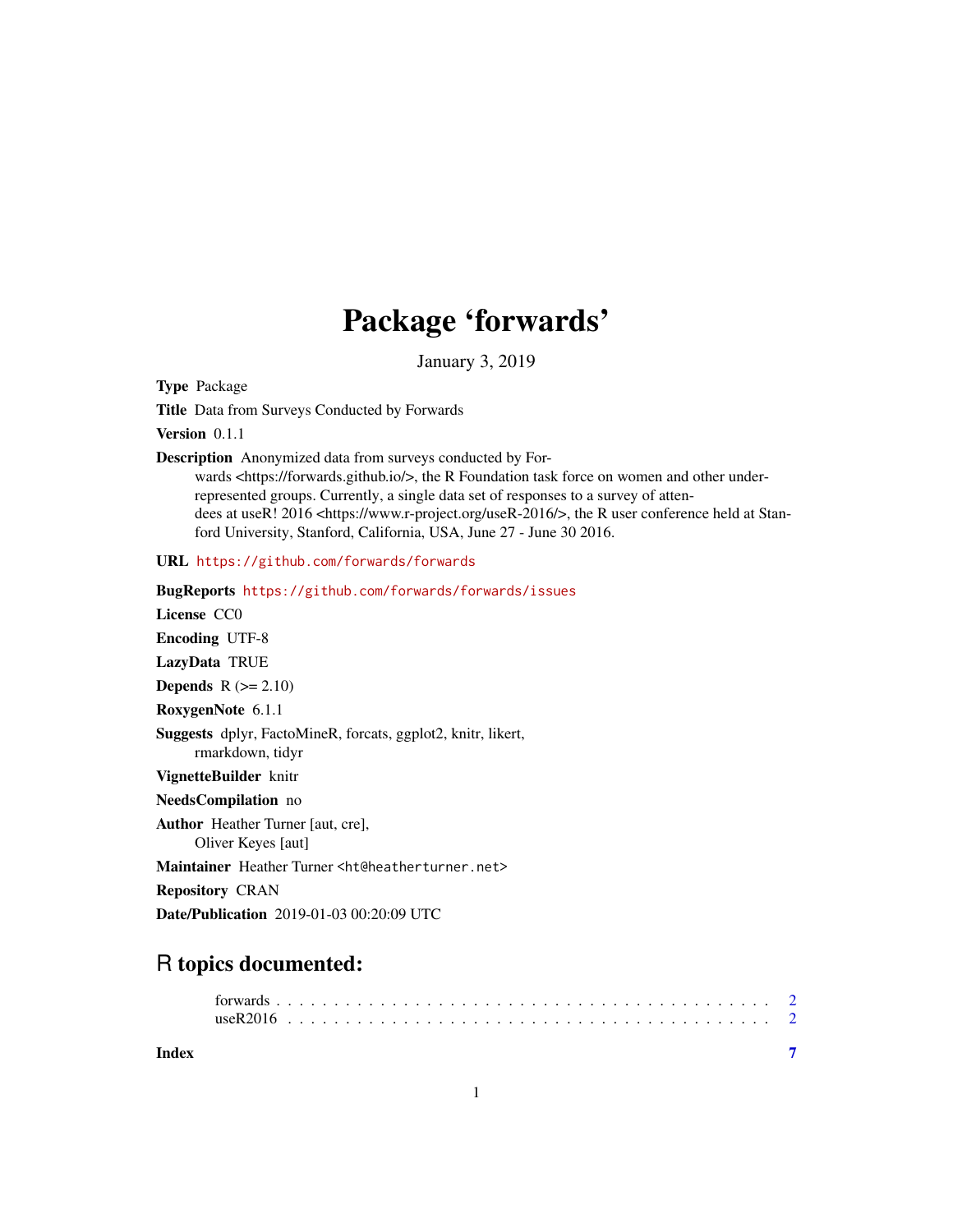<span id="page-1-0"></span>

#### Description

forwards provides data sets released by [https://forwards.github.io/,](#page-0-0) the R Foundation task force on women and other under-represented groups.

useR2016 *Data From useR! 2016 Survey*

#### **Description**

This data set contains results from a survey conducted by [Forwards](https://forwards.github.io) of attendees at [useR! 2016,](https://www.r-project.org/useR-2016/) the R user conference held at Stanford University, Stanford, California, June 27 - June 30 2016. Modifications made to anonymize the data are noted in Details.

#### Usage

useR2016

#### Format

A data frame with 449 records and 48 variables:

- Q2 A factor with 3 levels: "Men", "Non-Binary/Unknown", "Women".
- Q3 A factor with 2 levels: "> 35", "35 or under"
- Q7 A factor with 2 levels: "Doctorate/Professional", "Masters or lower"
- Q8 A factor with 2 levels: "Non-academic", "Academic"
- Q11 A factor with 4 levels: " $< 2$  years", "2-5 years", "5-10 years", " $> 10$  years"
- Q12 A factor with 2 levels: "Yes", "No"
- Q13 A character vector with values "I use functions from existing R packages to analyze data" or NA
- Q13\_B A character vector with values "I write R code designed to make my work easier, such as loops or conditionals or functions" or NA
- Q13\_C A character vector with values "I write R functions for use by myself or my collaborators" or NA
- Q13\_D A character vector with values "I contribute to R packages (on CRAN or elsewhere)" or NA
- Q13\_E A character vector with values "I have written my own R package" or NA
- Q13\_F A character vector with values "I have written my own R package and released it on CRAN or Bioconductor (or shared it on GitHub, R-Forge or similar platforms)" or NA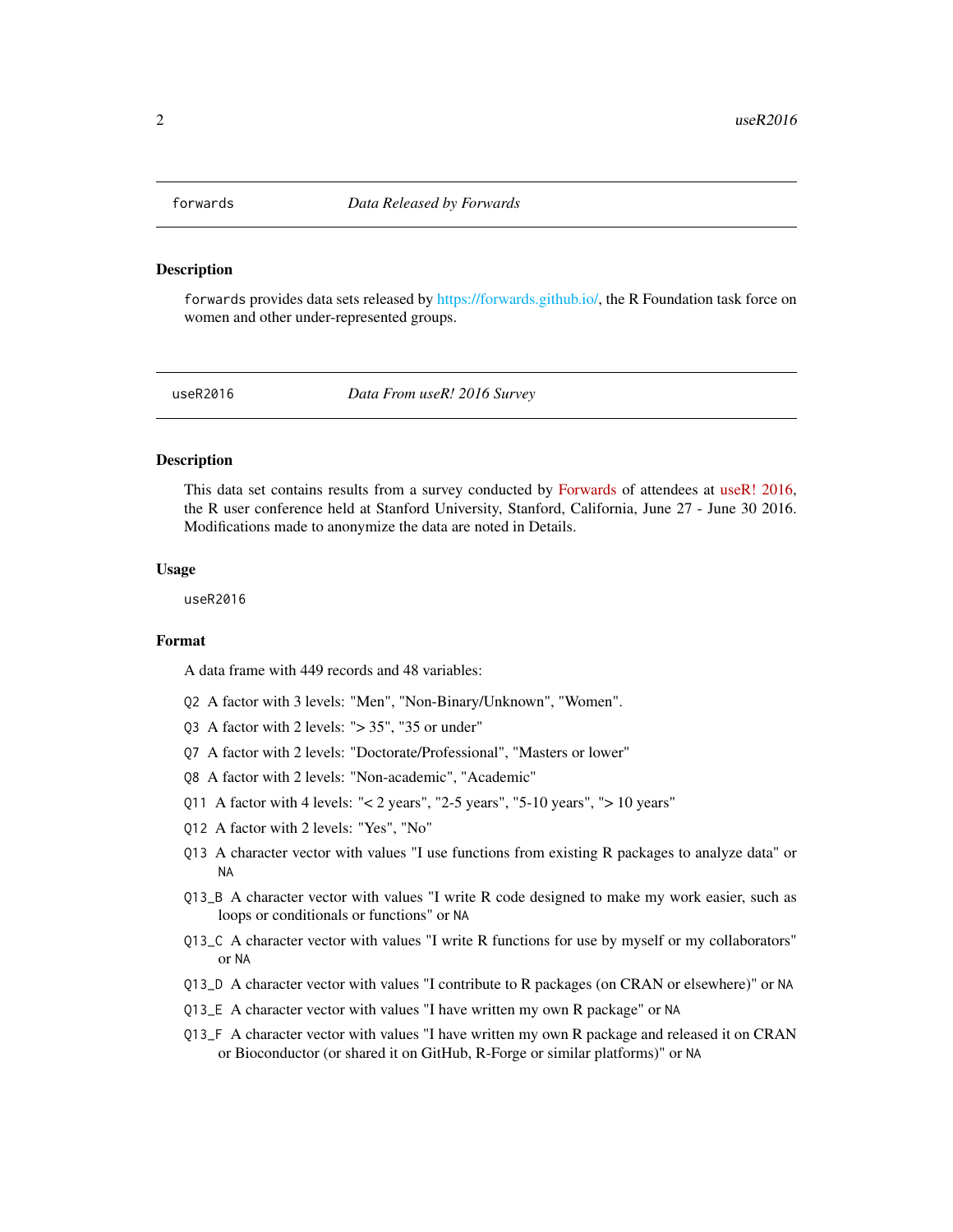- Q14 A factor with 3 levels: "Primarily as part of a job or educational course;", "Primarily as a recreational activity, in your free time;", "For both recreational and job/educational purposes."
- Q15 A factor with 5 levels: "Strongly disagree", "Disagree", "No opinion", "Agree", "Strongly agree"
- Q15\_B A factor with 5 levels: "Strongly disagree", "Disagree", "No opinion", "Agree", "Strongly agree"
- Q15\_C A factor with 5 levels: "Strongly disagree", "Disagree", "No opinion", "Agree", "Strongly agree"
- Q15\_D A factor with 5 levels: "Strongly disagree", "Disagree", "No opinion", "Agree", "Strongly agree"
- Q16 A factor with 2 levels: "Yes", "No"
- Q17 A factor with 21 levels: "Good for statistical analysis", "Good for working with biological data structures", ...
- $Q17$ <sub>-B</sub> A character vector of free text response for when  $Q17$  == "Other (please specify)"
- Q18 A factor with 2 levels: "Yes", "No"
- Q19 A character vector with values "The R mailing lists" or NA
- Q19\_B A character vector with values "The #rstats hashtag on Twitter" or NA
- Q19\_C A character vector with values "The R StackOverflow queues" or NA
- Q19\_D A character vector with values "The R IRC channel" or NA
- Q19\_E A character vector with values "The rOpenSci mailing lists or chat forums" or NA
- Q19\_F A character vector with values "The Bioconductor support site" or NA
- Q19\_G A character vector with values "Other (please specify)" or NA
- Q19\_H A character vector of free text response for when Q19\_G == "Other (please specify)"
- Q20 A factor with 9 levels: "Twitter", "Facebook", "Google+", ...
- Q20\_B A character vector of free text response for when Q20 == "Other (please specify)"
- Q21 A factor with 2 levels: "Yes", "No"
- Q22 A factor with 5 levels: "A general user group", "A user group for women in R", "A user group within a university", "A user group within a company", "Other (please specify)"
- Q22\_B A character vector of free text response for when Q22 == "Other (please specify)"
- Q23 A factor with 6 levels: "There is no group nearby/the group is inactive", "I am too busy", ...
- Q24 A character vector with values "New R user group near me (specify location in comments box)" or NA
- Q24\_B A character vector with values "New R user group near me aimed at my demographic (specify relevant group in comments box)" or NA
- Q24\_C A character vector with values "Free local introductory R workshops" or NA
- Q24\_D A character vector with values "Paid local advanced R workshops" or NA
- Q24\_E A character vector with values "R workshop at conference in my domain (specify domain/conference in comments box)" or NA
- Q24\_F A character vector with values "R workshop aimed at my demographic (specify relevant group in comments box)" or NA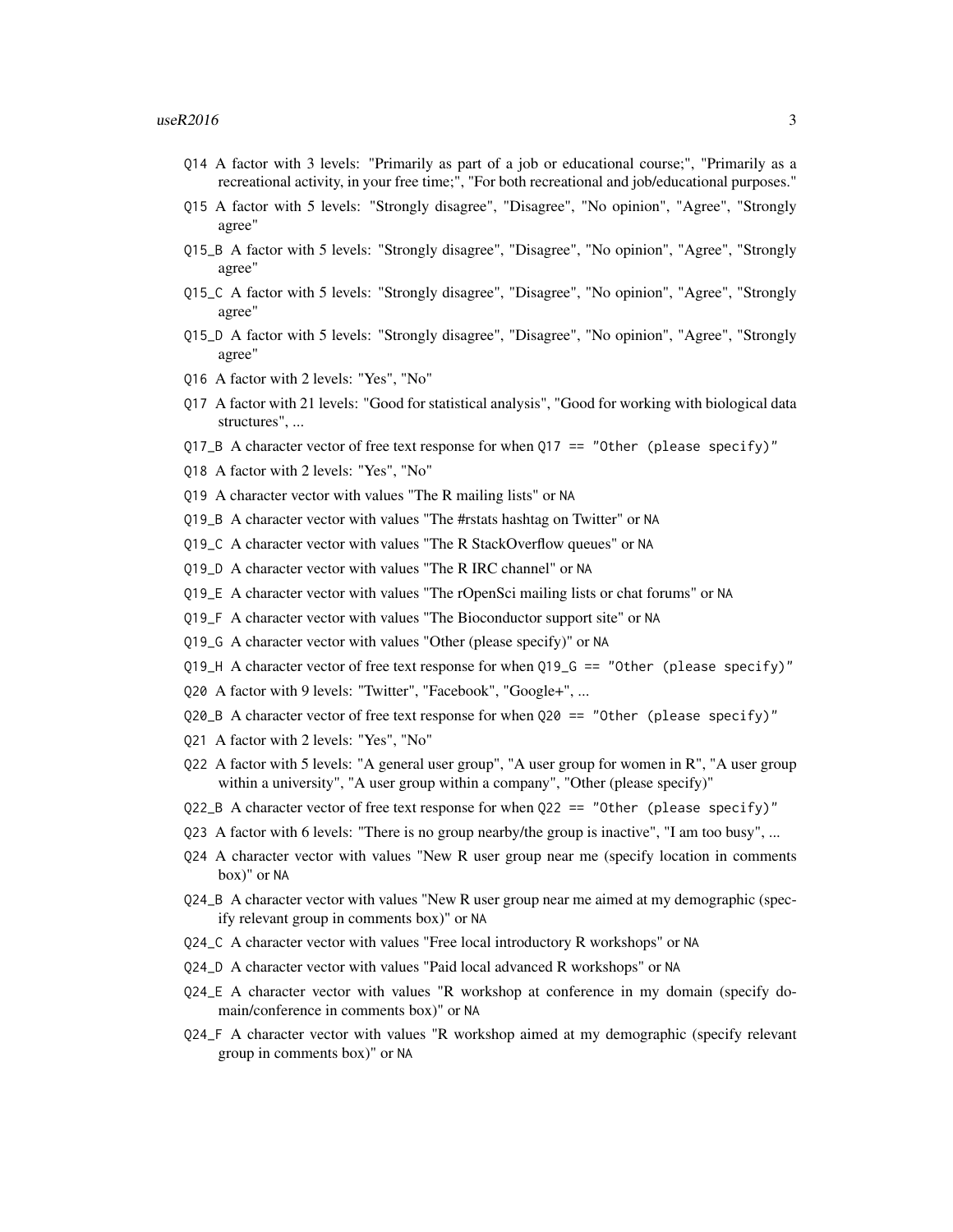- Q24\_G A character vector with values "Mentoring (e.g. first CRAN submission/useR! abstract submission/GitHub contribution)" or NA
- Q24\_H A character vector with values "Training in non-English language (specify language in comments box)" or NA
- Q24\_I A character vector with values "Training that accommodates my disability (specify disability in comments box)" or NA
- Q24\_J A character vector with values "Online forum to discuss R-related issues" or NA
- Q24\_K A character vector with values "Online support group for my demographic (specify relevant group in comments box)" or NA
- Q24\_L A character vector with values "Special facilities at R conferences (give further detail in comments box)"

#### Details

This data set contains responses to the following questions from the survey of useR! 2016 attendees:

- Q2 What is your gender?
- Q3 In what year were you born?
- Q7 What is the highest level of education you have completed?
- Q8 What is your current (primary) employment status?
- Q11 How long have you been using R for?
- Q12 Did you have previous programming experience before beginning to use R?
- Q13 Which of the following do you do? Tick any that apply. (Responses stored in Q13 to Q13\_F.)
	- I use functions from existing R packages to analyze data
	- I write R code designed to make my work easier, such as loops or conditionals or functions
	- I write R functions for use by myself or my collaborators
	- I contribute to R packages (on CRAN or elsewhere)
	- I have written my own R package
	- I have written my own R package and released it on CRAN or Bioconductor (or shared it on GitHub, R-Forge or similar platforms)
- Q14 Do you use R:
	- Primarily as part of a job or educational course;
	- Primarily as a recreational activity, in your free time;
	- For both recreational and job/educational purposes.
- Q15 How much do you agree or disagree with the following statements? (Responses stored in Q15 to Q15\_D.)
	- Writing R is fun
	- Writing R is considered cool or interesting by my peers
	- Writing R is a monotonous task
	- Writing R is difficult

Q16 Would you recommend R to friends or colleagues as a programming language to learn?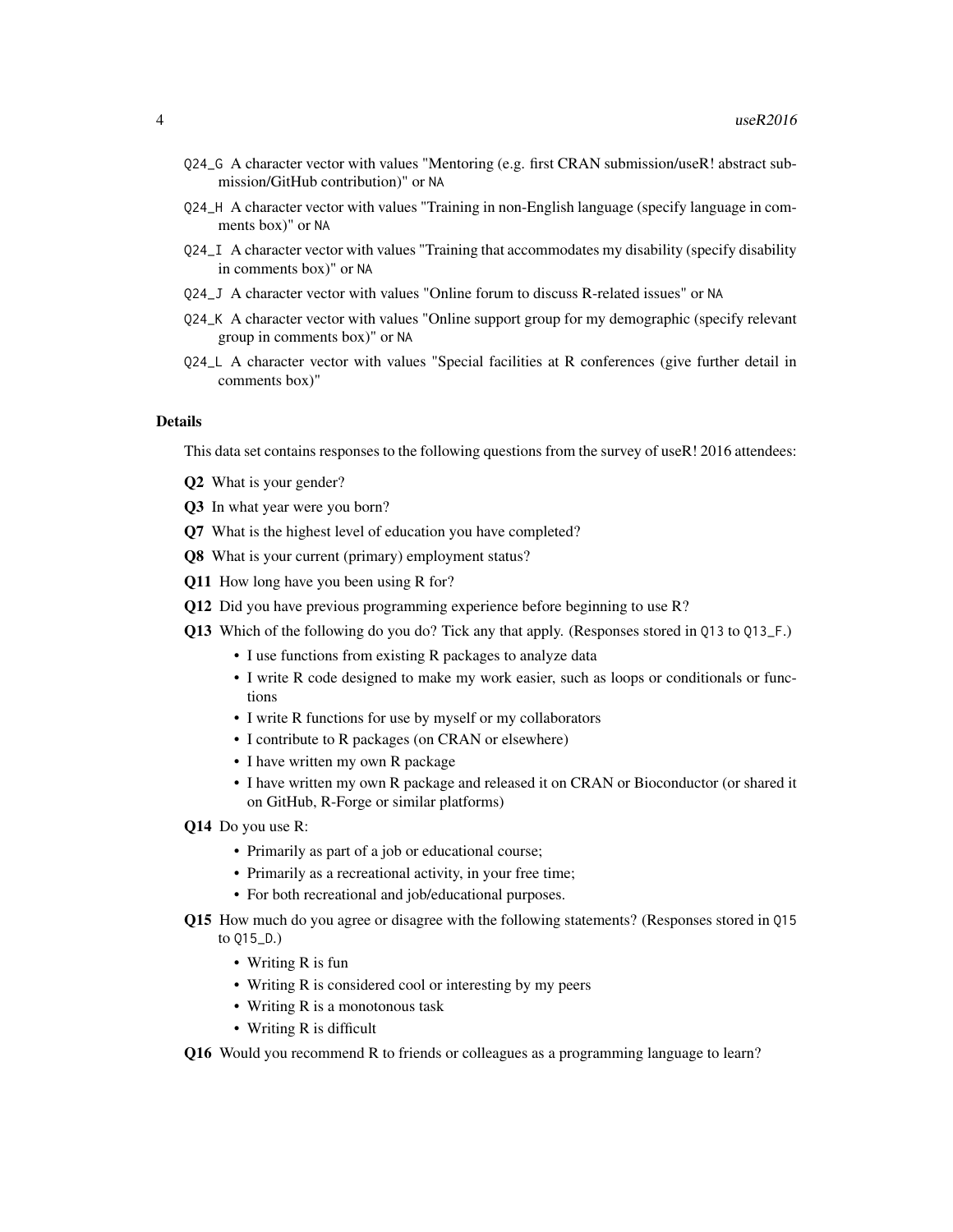- Q17 What would be your number one argument for/against learning R? (fixed responses in Q17, other specified responses in Q17\_B)
- Q18 Do you consider yourself part of the R community?
- Q19 Which of the following resources do you use for support? Select all that apply. (Fixed responses stored in Q19 to Q19\_G, other specified responses in Q19\_H.)
	- The R mailing lists
	- The #rstats hashtag on Twitter
	- The R StackOverflow queues
	- The R IRC channel
	- The rOpenSci mailing lists or chat forums
	- The Bioconductor support site
	- Other (please specify)
- Q20 What would be your preferred medium for R community news (e.g. events, webinars, opportunities)? (Fixed responses in Q20, other specified responses in Q20\_B.)
- Q21 Do you attend R user group meetings in your local area?
- Q22 If you do: what type of user group is it? (Fixed responses in Q22, other specified responses in Q22\_B.)
- Q23 If you do not: why not?
- Q24 Which of the following would make you more likely to participate in the R community, or improve your experience? Tick any that apply. (Fixed responses stored in Q24 to Q24\_L.)

Various measures were taken to protect anonymity of the respondents and avoid disclosure of sensitive information. In particular the following questions/variables are completely excluded:

- Q1 What did you register as at useR! 2016?
- Q4 To what racial or ethnic group(s) do you identify?
- Q5 In what country do you currently reside?
- Q6 Do you identify as LGBT (Lesbian, Gay, Bisexual, Asexual and/or Transgender)?
- Q9 Is your current job:
	- Full-time
	- Part-time
	- I am not currently employed
- Q10 Are you a caregiver for children or adult dependents on a regular basis?
- Q23 B Specific reason for not attending a user group
- Q24\_M Specific location/demographic/domain/language etc for which the respondent would like a user group/workshop/other support
- Q25 What other ideas do you have for improving the R community?
- Q26 Do you have any feedback for the survey authors?

Summaries of all these variables have been presented in blog posts (see references). Q1, Q9 and Q10 were used in multivariate analyses (see references) but Q9 and Q10 did not feature in the interpretation and Q1 has inconsistencies with Q8. For the latter we give priority to Q8, the employment status of respondents at the time they completed the survey.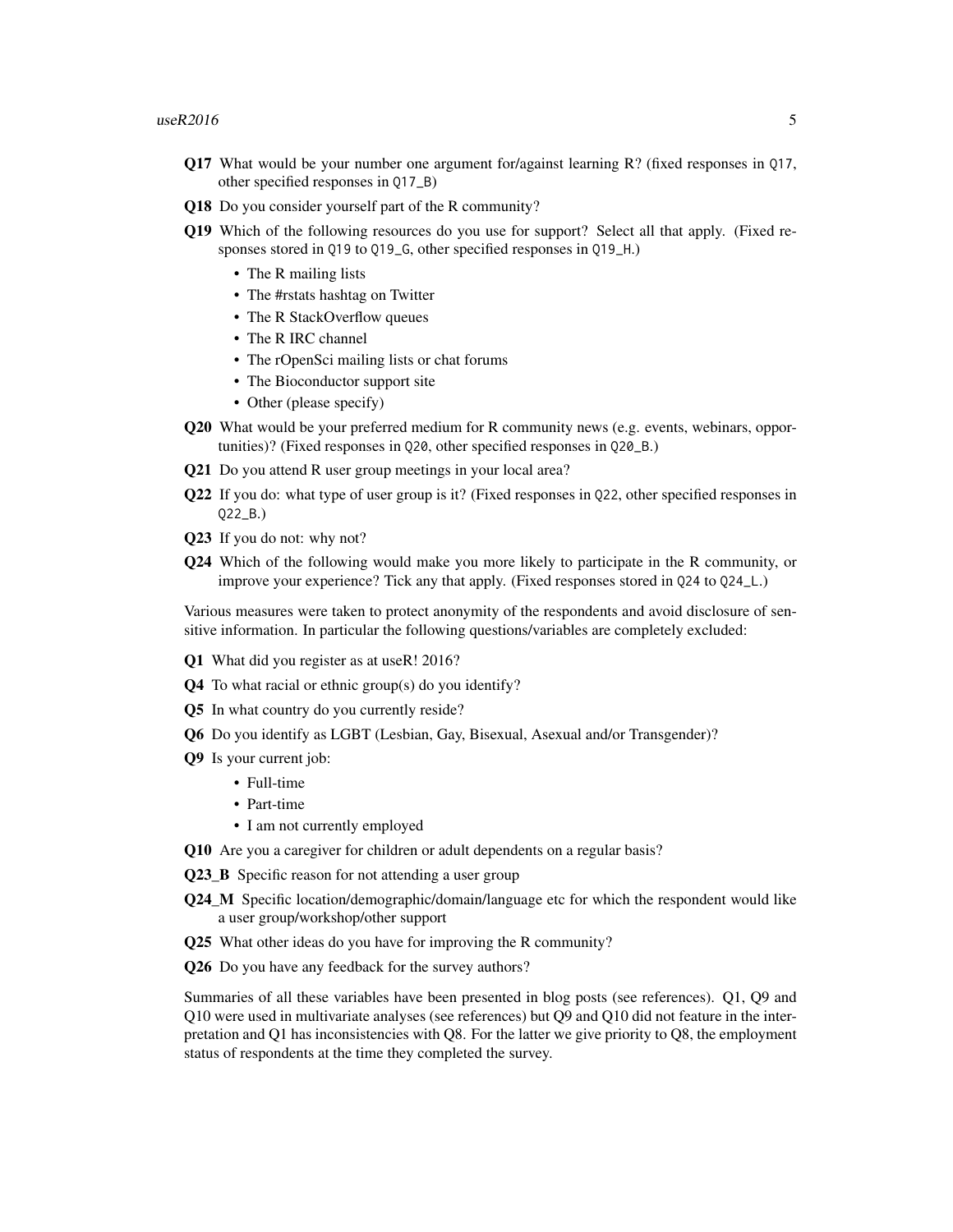Of the remaining variables, we consider Q2, Q3, Q7, Q8, Q11, and Q13\_F to be implicit identifiers (key variables). These variables were modified to achieve 3-anonymity, i.e. the smallest subgroup identifiable from combinations of these variables is at least of size 3. In particular, the following modifications were made

- Q2 Non-binary grouped with missing; all other key variables for this group suppressed (set to NA).
- Q3 Year of birth converted to approximate age groups: "> 35" and "35 and under"; age group suppressed for 14 individuals.
- Q7 Highest education level aggregated to two groups: "Doctorate/Professional" and "Masters and under"; highest education level suppressed for 3 individuals.
- Q8 Employment status aggregated to three groups: "Non-academic" (includes employment in industry, government, non-profit, self-employed) and "Academic" (includes retired, unemployed, student).
- Q11 Length of R usage aggregated to four groups: combined groups corresponding to shortest times into "< 2 years" group.
- **Q13** F Suppressed for two individuals.

In addition specific values containing personal/personally identifiable information were suppressed in Q19\_H, Q22\_B and Q23\_B.

#### Author(s)

Heather Turner and Oliver Keyes

#### References

Bollmann, S., Cook, D., Debelak, R., Dumas, J., Fox, J., Josse, J., Keyes, O., Strobl, C. and Turner, H. (2017) Mapping useRs <https://forwards.github.io/blog/2017/01/13/mapping-users/>.

Bollmann, S., Cook, D., Debelak, R., Dumas, J., Fox, J., Josse, J., Keyes, O., Strobl, C. and Turner, H. (2017) useRs Relationship with R [https://forwards.github.io/blog/2017/03/11/](https://forwards.github.io/blog/2017/03/11/users-relationship-with-r/) [users-relationship-with-r/](https://forwards.github.io/blog/2017/03/11/users-relationship-with-r/).

Josse, J. and Turner, H. (2017) useR! 2016 participants and R programming: a multivariate analysis [https://forwards.github.io/docs/mca\\_programming\\_user2016\\_survey/](https://forwards.github.io/docs/mca_programming_user2016_survey/).

Josse, J. and Turner, H. (2017) useR! 2016 participants and the R community: a multivariate analysis [https://forwards.github.io/docs/mca\\_community\\_user2016\\_survey/](https://forwards.github.io/docs/mca_community_user2016_survey/).

#### Examples

```
# cross-tabulate age and length of time using R
xtabs (\sim 03 + 011, data = useR2016)
```

```
# fit a logistic regression with "contribute to or write packages" predicted by
# gender, length of R usage, employment status, and community belonging
response <- with(useR2016,
    ifelse(!is.na(Q13_D) | !is.na(Q13_E) | !is.na(Q13_F), 1, 0))
glm(response ~ Q2 ~ + ~ Q11 ~ + ~ Q8 ~ + ~ Q18, data = useR2016)
```